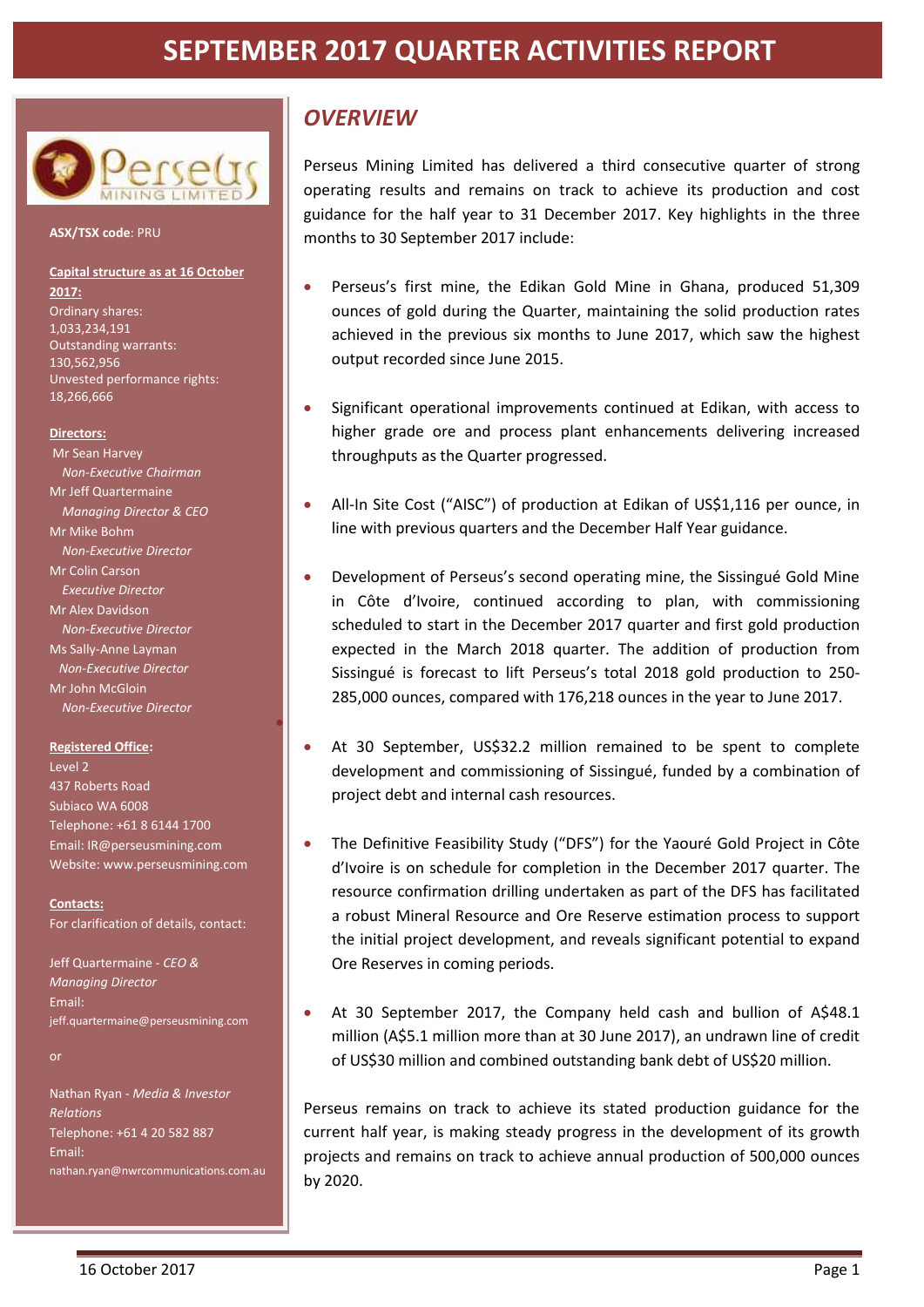

# *OPERATIONS*

## *Edikan Gold Mine, Ghana*

Edikan's operating performance during the Quarter is summarised in detail as follows:

| <b>Table 2: Quarterly Performance Statistics</b><br><b>Parameter</b> | <b>Unit</b>      | <b>Dec 2016</b> | <b>Mar 2017</b> | <b>Jun 2017</b> |                    |
|----------------------------------------------------------------------|------------------|-----------------|-----------------|-----------------|--------------------|
|                                                                      |                  |                 |                 |                 | <b>Sept 2017</b>   |
|                                                                      |                  | <b>Quarter</b>  | <b>Quarter</b>  | <b>Quarter</b>  | <b>Quarter</b>     |
| <b>Production &amp; Sales:</b>                                       |                  |                 |                 |                 |                    |
| Total material mined:                                                |                  |                 |                 |                 |                    |
| Volume                                                               | bcm <sup>1</sup> | 4,567,877       | 4,126,768       | 4,083,444       | 4,762,944          |
| Weight                                                               | <b>Tonnes</b>    | 9,397,353       | 8,942,287       | 9,225,105       | 10,908,941         |
| Ore mined:                                                           |                  |                 |                 |                 |                    |
| Oxide                                                                | <b>Tonnes</b>    | 205,542         | 188,790         | 104,745         | 62,366             |
| Fresh/Transitional                                                   | <b>Tonnes</b>    | 1,287,992       | 2,202,133       | 2,141,120       | 2,222,916          |
| Total ore mined                                                      | <b>Tonnes</b>    | 1,493,534       | 2,390,923       | 2,245,865       | 2,285,282          |
| Ore grade mined:                                                     |                  |                 |                 |                 |                    |
| Oxide                                                                | $g/t^2$ gold     | 0.94            | 1.21            | 1.14            | 0.78               |
| Fresh/Transitional                                                   | g/t gold         | 1.02            | 1.08            | 1.00            | 1.08               |
| Average grade                                                        | g/t gold         | 1.01            | 1.09            | 1.00            | 1.07               |
|                                                                      |                  |                 |                 |                 |                    |
| Strip ratio                                                          | t:t              | 5.3             | 2.7             | 3.1             | 3.8                |
| Ore stockpiles:                                                      |                  |                 |                 |                 |                    |
| Quantity                                                             | <b>Tonnes</b>    | 1,854,470       | 2,428,892       | 2,861,934       | 3,565,601          |
| Grade                                                                | g/t gold         | 0.6             | 0.7             | 0.6             | 0.7                |
| Ore crushed                                                          | <b>Tonnes</b>    | 1,159,817       | 1,554,967       | 1,583,754       | 1,402,267          |
| Ore milled                                                           | <b>Tonnes</b>    | 1,398,757       | 1,816,501       | 1,812,822       | 1,581,616          |
| Milled head grade                                                    | g/t gold         | 0.88            | 1.01            | 1.03            | 1.16               |
| Gold recovery                                                        | $\%$             | 82              | 83              | 86              | 87                 |
| Gold produced                                                        | Ozs              | 32,223          | 48,655          | 51,563          | 51,309             |
| Gold sales <sup>3</sup>                                              | Ozs              | 22,431          | 55,532          | 53,319          | 50,105             |
| Average sales price                                                  | US\$/oz          | 1,115           | 1,266           | 1,286           | 1,290              |
| <b>Unit Costs:</b>                                                   |                  |                 |                 |                 |                    |
| Mining cost                                                          | US\$/t mined     | 3.05            | 2.95            | 2.91            | 2.83               |
| Processing cost                                                      | US\$/t milled    | 11.70           | 8.95            | 10.31           | 10.61              |
| G & A cost                                                           | US\$M/month      | 1.37            | 1.29            | 1.54            | 1.53               |
|                                                                      |                  |                 |                 |                 |                    |
| All-In Site Cost<br>Production cost                                  | US\$/oz          | 1,526           | 957             | 974             | 1,017              |
| Royalties                                                            | US\$/oz          | <u>84</u>       | 93              | 86              |                    |
| Sub-total                                                            | US\$/oz          | 1,610           | 1,050           | 1,060           | <u>83</u><br>1,100 |
| Sustaining capital                                                   | US\$/oz          | 237             | 61              | <u>52</u>       | <u>16</u>          |
| <b>Total All-In Site Cost</b>                                        | US\$/oz          | 1,847           | 1,112           | 1,112           | 1,116              |
|                                                                      |                  |                 |                 |                 |                    |
| <b>Site Exploration Cost</b>                                         | US\$M            | 0.78            | 0.37            | 0.46            | 0.26               |

## *Notes:*

*1. Denotes bank cubic metres* 

*2. Denotes grams of gold/tonne of ore* 

*3. Gold sales are recognised in Perseus's accounts when the contracted gold refiner takes delivery of gold in the gold room.*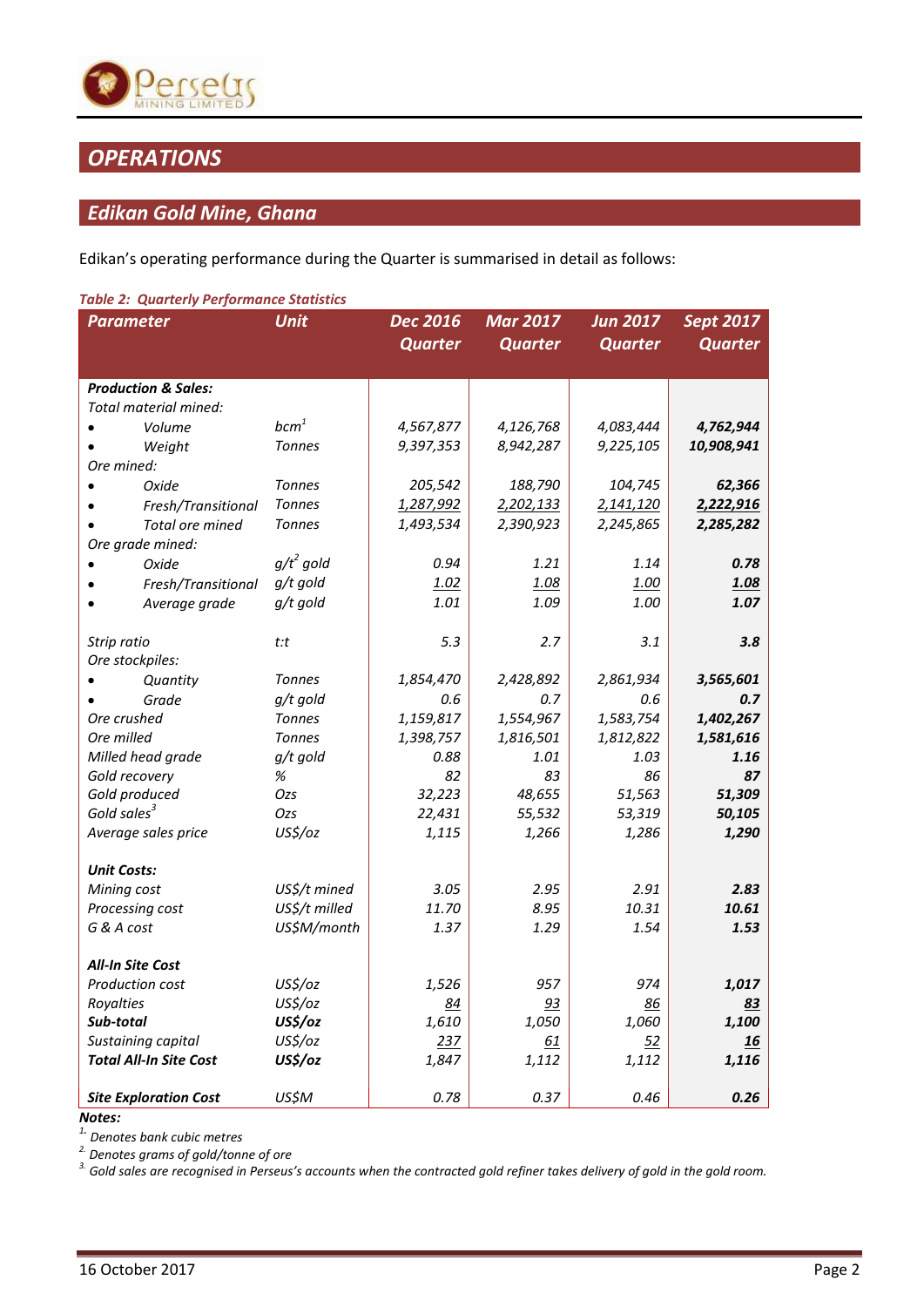

Edikan produced 51,309 ounces of gold during the September 2017 quarter, maintaining the strong production performance achieved in the June 2017 quarter, and leaving the Company well placed to achieve its stated production guidance of 110-125,000 ounces for the December 2017 Half Year. The strong result for the Quarter was driven primarily by:

- An important business improvement initiative was conducted in July, aimed at rectifying previous reconciliation inconsistencies in contained gold by processing a tightly controlled and measured 165,000 tonne test parcel of lower grade fresh material over a 12 day period. The exercise resulted in improved control and measurement of milled tonnages, but briefly reduced throughput, head grade and therefore gold production in July 2017. Based on the results of the initiative, a series of remedial measures have been implemented and for the six months to 30 September 2017, the reconciliation of contained ounces of gold between the Resource Model to grade control was 100% and reconciliation of contained ounces between the grade control and the mill is now well within accepted industry standards.
- The head grade of ore processed improved materially, averaging 1.16 g/t gold for the Quarter, 13% higher than in the June quarter, and reaching 1.30 g/t gold in the month of September 2017.
- Plant run-times and throughputs improved as the Quarter progressed as measures were implemented to deal with harder ores encountered in the Esuajah North pit early in the Quarter. Unscheduled maintenance stoppages in July and August, partly due to the effects of processing harder ores, were resolved and with improved blending, run-times and through put rates, the quantity of ore processed in September was only 6% lower than the monthly average for the past six months.
- The gold recovery rate increased by 1% during the Quarter to 87%, notwithstanding an increase in the percentage of oxide and transitional ore in the mill feed from 5% to 13% during the Quarter.

|                            | Sep 2016       | <b>Dec 2016</b> | <b>Mar 2017</b> | <b>Jun 2017</b> | <b>Sept 2017</b> |
|----------------------------|----------------|-----------------|-----------------|-----------------|------------------|
|                            | <b>Quarter</b> | <b>Quarter</b>  | <b>Quarter</b>  | <b>Quarter</b>  | <b>Quarter</b>   |
| <b>Crusher</b>             |                |                 |                 |                 |                  |
| Run time (%)               | 48             | 43              | 58              | 54              | 43               |
| Hourly throughput rate (t) | 1,388          | 1,224           | 1,249           | 1,335           | 1,487            |
| <b>Oxide Circuit</b>       |                |                 |                 |                 |                  |
| Run time (%)               | 74             | 53              | 69              | 37              | 62               |
| Hourly throughput rate (t) | 138            | 127             | 129             | 123             | 150              |
| <b>SAG Mill</b>            |                |                 |                 |                 |                  |
| Run time (%)               | 89             | 70              | 90              | 89              | 85               |
| Hourly throughput rate (t) | 921            | 907             | 932             | 938             | 845              |
| Gold recovery rate (%)     | 83             | 82              | 83              | 86              | 87               |

#### *Table 3: Plant Performance Statistics*

Unit mining costs reduced from \$2.91/tonne to \$2.83/tonne reflecting increased mining efficiencies with higher total material movement. Unit processing costs increased marginally to \$10.61/tonne from US\$10.31/tonne due to the lower quantity of ore processed during the period, and slightly higher maintenance costs as a result of processing harder ores. G&A costs were relatively flat quarter-on-quarter at an average of US\$1.53 million per month.

Unit production costs for the Quarter (including all mining including waste stripping, processing and G&A costs but excluding royalty) increased by 4% to US\$1,017 per ounce compared to US\$974 per ounce in the prior period, due mainly to increased mining volumes.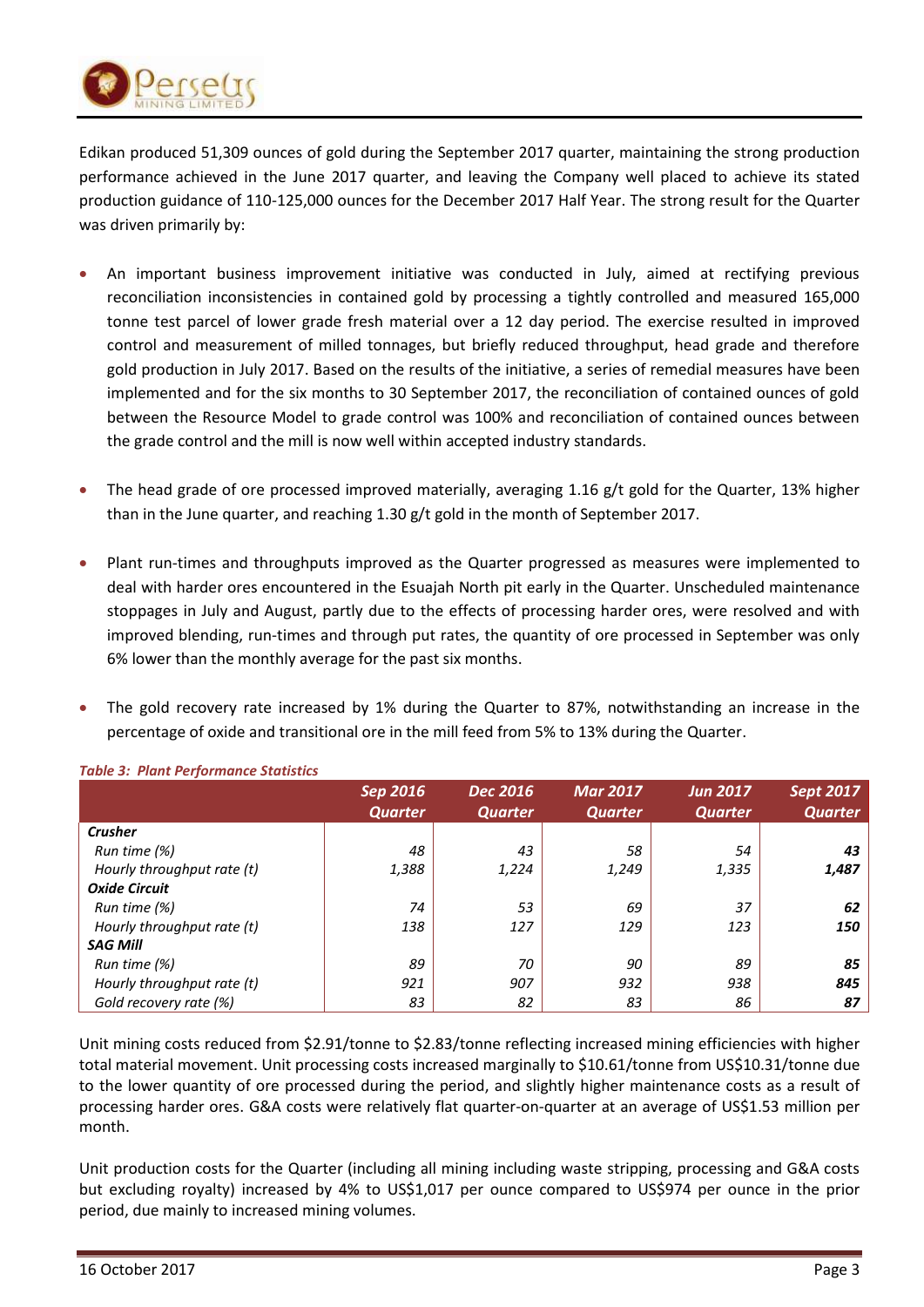

After taking into account a slight decrease in royalty payments and a 69% reduction in sustaining capital, the AISC for the Quarter at Edikan was US\$1,116 per ounce, which is in line with the previous two quarters (US\$1,112 per ounce) and within the guidance range of US\$950 to US\$1,150 per ounce for the December Half Year.

## *Outlook for Operations in financial year ending 30 June 2018 ("FY2018")*

Looking forward to FY2018, Perseus will continue producing gold from Edikan and from the end of the March quarter 2018, gold is also forecast to be produced from Sissingué.

Total production and AISC guidance for the Perseus Group for FY2018 remains unchanged as follows:

| <b>Parameter</b>                 | <b>Units</b>   | <b>Production and Cost Guidance</b> |                  |                         |
|----------------------------------|----------------|-------------------------------------|------------------|-------------------------|
|                                  |                | December 2017                       | <b>June 2018</b> | <b>Full Fiscal Year</b> |
|                                  |                | <b>Half Year</b>                    | <b>Half Year</b> | 2018                    |
| <b>Group Gold Production</b>     | '000 ounces    | 110-125,000                         | 140-160,000      | 250-285,000             |
| <b>Average All-In Site Costs</b> | \$US per ounce | 950-1,150                           | 950-1,050        | 950-1,100               |

#### *Table 4: FY2018 Group Production and Cost Guidance*

## *DEVELOPMENT*

## *Sissingué Gold Mine, Côte d'Ivoire*

## *Development Works*

Construction of Perseus's second gold mine at Sissingué continued to advance strongly in line with plans. At the end of the Quarter, 77% of the works were complete. Refer to *Appendix A* for photos showing progress in developing the mine and infrasturcture.

The development project remains on budget, with incurred expenditure to date (including expenditure on operational readiness) of US\$84 million, with a further US\$32 million to be spent to complete the construction and commissioning of the Sissingué mine and all processing and associated infrastructure.

Procurement is 100% complete and at the end of the Quarter, 91% of all construction material, plant and equipment were on site awaiting installation. Major concrete work is complete and concreting contractors have demobilized. All plant buildings are complete, as is installation of underground services including conduits and piping. The primary crusher is in place and erection of the SAG mill is nearing completion, with the SAG mill motor recently installed. CIL tanks are fully built including top of tank steel.

The diesel power station cooling system and switch rooms have arrived on site for installation, while the seven diesel generator sets have arrived in Abidjan and are awaiting customs clearance ahead of being transported to site. Tanks for the one million litre diesel fuel farm needed to provide fuel for the mining fleet and the power station are on site and placed in position.

Commissioning of the plant front end is expected to begin in early November 2017, with ore crushing to begin in early December 2017. Production of first gold is expected in the March quarter of 2018 and commercial production is expected to start as of 1 April 2018.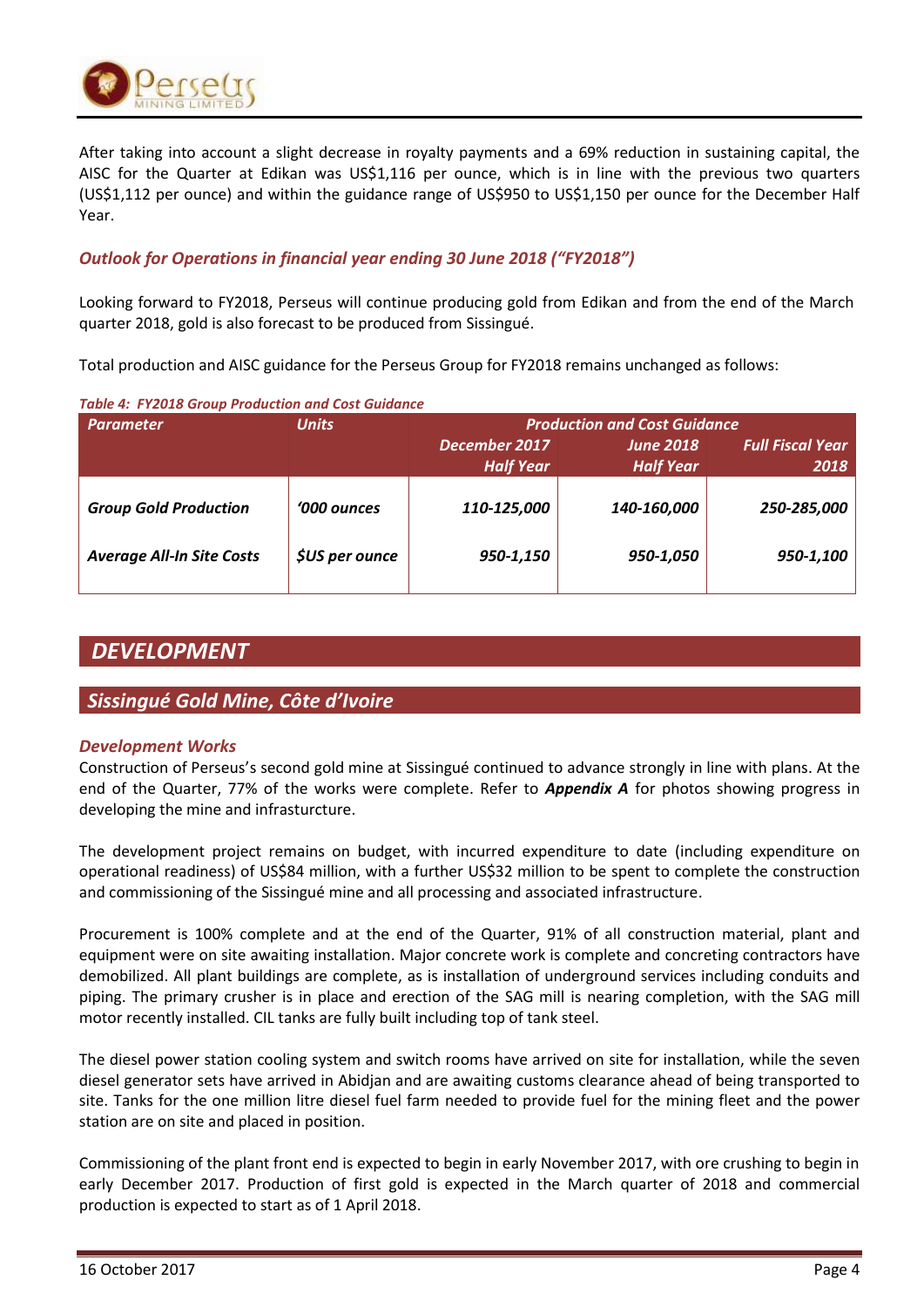

## *Operations Readiness*

The majority of key management appointments have been made and employees are progressively arriving on site in readiness for commissioning activities. Installation of various management systems, processes and procedures (including the important maintenance systems) is also well advanced.

Procurement of commissioning spares and consumables including mill balls, carbon, oils, coolant and other lubricants is complete. Plant spares procurement is also well advanced. The river water pumping system has been commissioned and water is being pumped into the tailings dam to provide a water source during the dry season. At the end of the Quarter, approximately 166 million litres of water were stored in the tailings dam, representing approximately 38% of targeted requirements.

The mining contractor, Société de Forage et de Travaux Public – Mining SA ("SFTP") has assembled its mining fleet on site and is ready to start mining in early November 2017. Grade control drilling which is also being performed by SFTP started in early September and it is intended that approximately three months of grade control data will have been obtained by the time that mining activities start.

Perseus's community relations staff is continuing to work closely with nearby communities to ensure that residents have a clear understanding of development activities and that expectations are maintained at a reasonable level. Work on construction of a community centre in the Sissingué village is scheduled to start as soon as local building contracts are arranged and a design is agreed.

### *Project Funding*

As noted above, US\$32 million of funds is required to complete construction and commissioning of Sissingué. To date, US\$10 million has been drawn under the Company's US\$40 million project debt facility provided by Macquarie Bank Limited. The balance of the US\$30 million available funds will be drawn in coming months and supplemented with US\$2 million of existing cash resources to complete development.

#### *Outlook for Sissingué*

Based on the current Life of Mine Plan, Sissingué is forecast to produce 385,000 ounces of gold at an all-in site cost of US\$632/ounce over a 5.25 year period from first gold production, generating an after tax IRR of 29% at an average gold price of US\$1,200/ounce. Excellent potential exists for exploration success to generate a material expansion of the Ore Reserves available for processing through the Sissingué plant. Once Sissingué becomes cash positive in early 2018, funds will be allocated to drill test the numerous targets located within trucking distance of the plant that have been identified by our exploration team over the last twelve months.

## *Yaouré Gold Project, Côte d'Ivoire*

The DFS for Perseus's prospective third gold mine, Yaouré, advanced positively on all fronts and is on schedule for completion in the December 2017 quarter.

#### *Geological Overview*

Previous mining at Yaouré exploited oxide gold mineralisation in two adjacent pits, namely, the Yaouré pit and, to the east, the CMA pit. The CMA pit has been backfilled with waste material from the Yaouré pit. The CMA deposit comprises gold mineralisation hosted by a north-striking shear zone up to 40 metres true thickness and dipping consistently at 25-30 degrees to the east and carrying a grade commonly in excess of 2 g/t gold. Gold is associated with pyrite in ankerite-quartz veins and adjacent altered basalt. Mineralisation in the Yaouré pit is more complex and lower grade, with gold mineralisation hosted variously by east-dipping structures similar to the CMA lode, steep east, north-east and south-east striking faults and as sheeted vein arrays hosted by a granodiorite intrusive body. Similar to CMA, gold is associated with pyrite within, and adjacent to, quartz and quartz-carbonate veins. Sterilisation drilling for infrastructure close to the two pits has identified a number of targets for follow-up drilling programs, and planned infrastructure has been relocated away from these areas.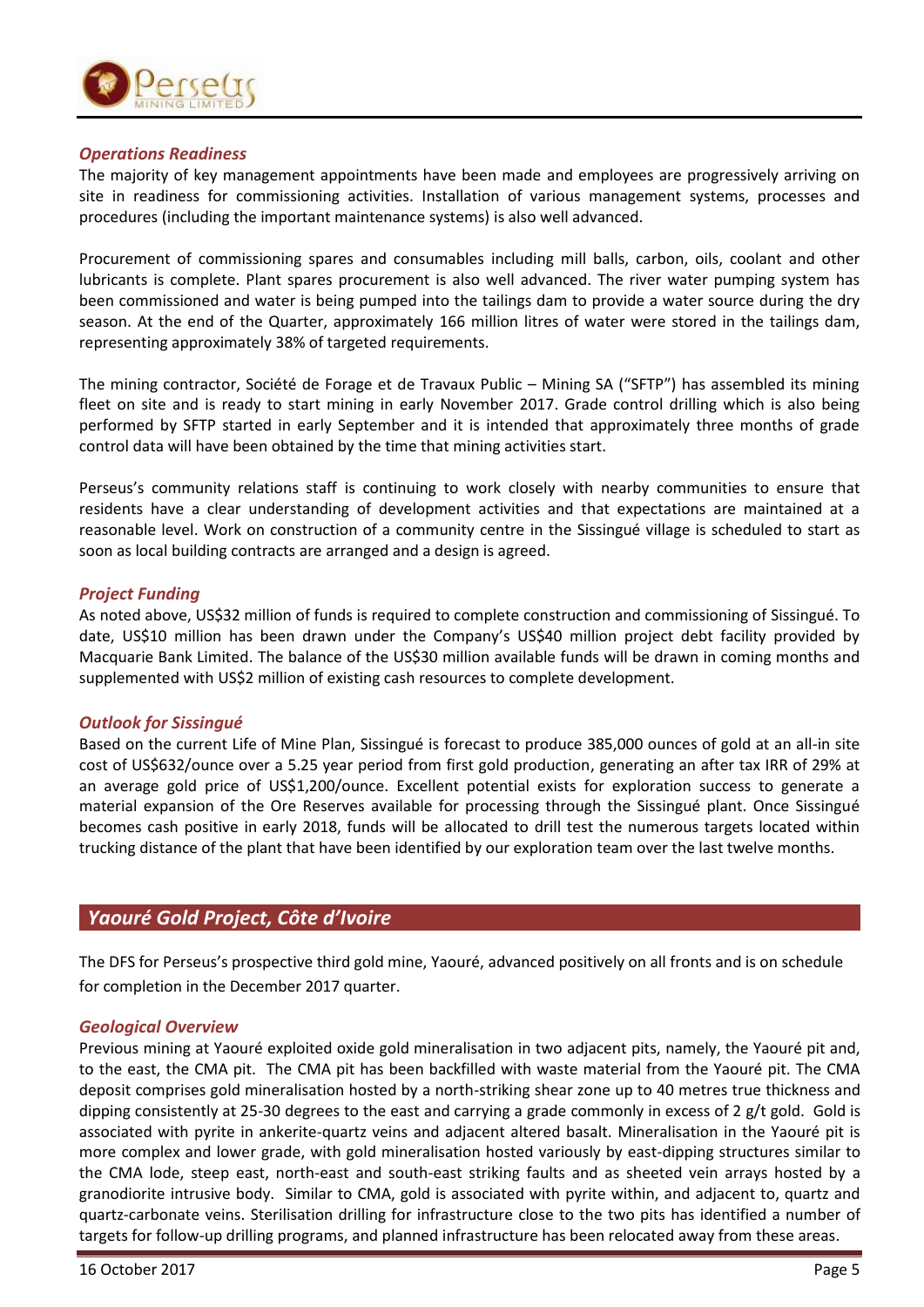

## *Drill Testing*

The DFS drilling was completed in the quarter. The programme was aimed at resource confirmation as well as gathering additional information required for DFS purposes. A total of 72,307 metres of reverse circulation, diamond and air core drilling had been completed as follows:

*Table 5: Summary of Yaouré drill testing*

| <b>Drilling Type</b>                 | <b>Metres</b> |
|--------------------------------------|---------------|
| <b>Resource Definition Drilling</b>  | 34,807        |
| <b>Grade Control Drilling</b>        | 12,709        |
| <b>Geotechnical Drilling</b>         | 2,616         |
| <b>Hydrogeological Drilling</b>      | 1,202         |
| <b>Sterilisation Drilling</b>        | 18,728        |
| <b>Extensional Resource Drilling</b> | 2,245         |
| Total                                | 72,307        |

The CMA deposit has been drilled to a 25m x 50m spacing in the zone where a likely pit will be developed and the Yaoure deposit has been similarly drilled to a spacing of 25m x 25m. The drill hole spacing in these areas is expected to be adequate for the classification of Indicated Resources.

All assays have been returned from the drilling program. The results confirm the tenor of previous intercepts and the continuity of mineralisation in both the CMA and Yaouré pits. It is anticipated that the relatively straightforward structural architecture of the CMA mineralisation will result in the preparation of a robust Mineral Resource estimate, which is important because CMA is expected to contribute the majority of the economic mineralisation underpinning Yaouré's DFS.

Geological logging and assays from drilling in the Yaouré pit have provided a much clearer view of structural controls on mineralisation in that pit. The 25 x 25 metre spaced drill coverage has allowed the application of tight controls on the mineralisation in the planned Mineral Resource estimate, particularly when combined with the knowledge gained from the closely spaced grade control drilling.

An important outcome of the 2017 work programme is the recognition of possible extensions of both the Yaouré and CMA mineralised systems in several locations. Drill testing of those areas is beyond the scope of the DFS and they remain targets for future near-mine exploration.

## *Update on DFS*

Completion of the DFS was scheduled to take 10 months from commencement of the drilling program, which began at the end of December 2016 following the extension of Yaouré's Exploration Licences 168 and 397 for two years on 1 December 2016.

A final estimate of Mineral Resources is due for completion in the next few weeks based on the complete drill database. It is expected that the final Mineral Resource estimate will be close to Perseus's assessment of the project potential, formed as part of a due diligence study completed prior to acquisition of the project in April 2016.

Work on the DFS has progressed positively on all other fronts including mining, processing, and infrastructure assessments. Results from these studies have confirmed earlier assessments of the potential of Yaouré.

Information on the outcomes of the DFS, including the publication of a new Mineral Resource and a new Ore Reserve estimate, will be completed in the December 2017 Quarter.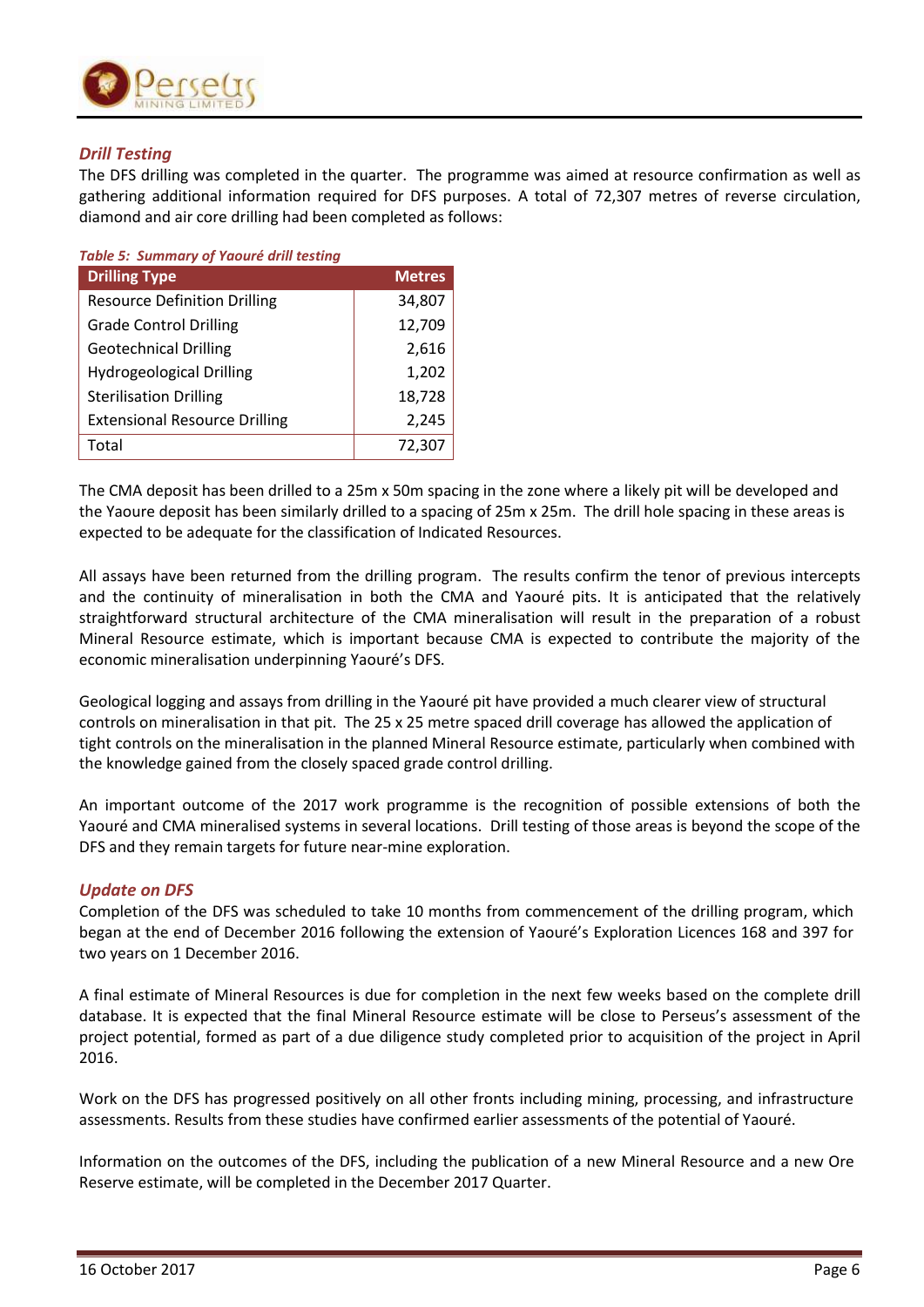

### *Land Access*

Land and crop negotiations were completed during the Quarter, enabling access to the proposed Yaouré project site for future construction and operating activities. The area of land that has been the subject of these negotiations represents the entire footprint of the project as currently contemplated. Individual agreements are being progressively executed with each of the landowners and farmers and initial payments for crops were made during the Quarter.

## *EXPLORATION*

## *Côte d'Ivoire Exploration*

### *Sissingué Exploitation Permit*

#### **Papara Prospect**

The Papara prospect is an area of extensive artisanal mining located 20 kilometres north of the Sissingué mine site (*Appendix* **B** *- Figure 1*). A diamond and reverse circulation drilling program was undertaken at the prospect earlier this year. The program involved 40 RC holes and 26 diamond core holes for a total of 2,761 metres RC and 3,115 metres diamond core respectively. The results were released in the June quarter and confirmed extensive mineralisation.

The latest drilling program followed previous wide-spaced rotary air blast and RC drilling which had intersected scattered, locally high-grade gold mineralisation, associated with quartz veining within the contact zone of a dioritic intrusive with sediments.

Perseus is currently continuing to assess the results of both the historical and recent drill programs. Regolith mapping and limited auger drilling is being carried out in the vicinity of the Papara prospect to better define the regolith geology and its influence on previous soil geochemistry and to provide a better understanding of the widespread gold in soil anomalism throughout the district. Soil anomalies in many cases do not coincide with known artisanal workings, and the work being undertaken seeks to define the source of the surface anomalism.

#### **Katara Prospect**

Final results were received for diamond drilling undertaken at the Katara prospect, approximately 25 kilometres south of Sissingué (Refer to *Appendix B - Figure 2*). The results for the final three holes in the program showed continuation of low grade mineralisation.

Mineralisation consists of fine-grained pyrite and arsenopyrite associated with strong quartz veining within highly carbonated and sericitised mafic volcanics. Results are being reviewed in light of ongoing regolith mapping through the broader Katara district to determine whether further drilling is warranted.

#### *Mahalé Exploration Permit*

Results were received from the 7,316 km airborne magnetics and radiometrics survey recently completed. The data is being assessed but preliminary indications are that the bedrock geology of the Mahalé permit has been well defined by the survey, which has also identified strong magnetic anomalism associated with magnetite alteration and gold mineralisation at the Bélé East and West prospects. Historically acquired geochemical data is being reassessed in light of the survey data and recent RAB drilling to determine future exploration programs.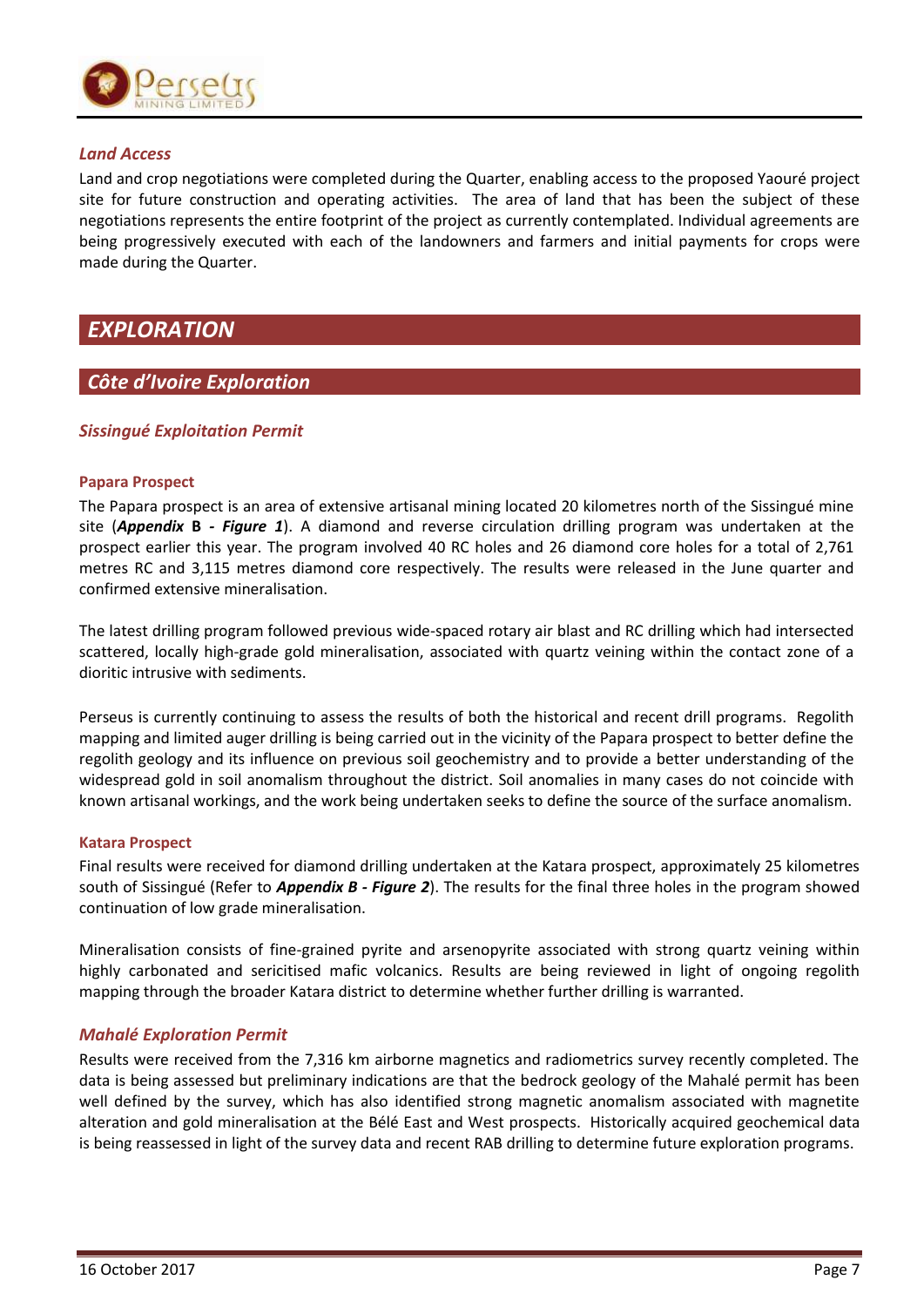

## *Ghana Exploration*

Exploration activities in Ghana continued to focus on following up targets generated from the interpretation and targeting exercise conducted at Edikan by consulting group Corporate Geoscience Group in late 2016. (Refer to *Appendix B - Figure 3*).

Drilling has focused on resistivity anomalies defined by airborne electro-magnetics at three targets, with the results confirming the presence of weakly mineralised narrow granitic dykes. Results are being assessed to identify targets and determine future drilling plans.

## *CORPORATE*

## **Cash and Bullion**

Based on the gold price of US\$1,283.10/ounce and an A\$:US\$ exchange rate of 0.7834 as at 30 September 2017, the total value of available cash and bullion on hand at the end of the Quarter was \$48.1 million. This sum that includes cash of A\$24.9 million and 14,179 ounces of bullion on hand, valued at A\$23.2 million, is \$5.1 million more than the balance of cash and bullion as at 30 June 2017. The increase in cash and bullion during the Quarter takes into account positive inflows from Edikan (A\$11 million), positive working capital move (A\$16 million), Sissingué facility draw down (US\$10 million), capital investment at Sissingué (A\$22 million), exploration and evaluation expenditure (A\$6 million) and corporate costs including but not limited to the repayment of US\$5 million of the Company's short term corporate debt facility.

### **Gold Price Hedging**

At the end of the Quarter, gold forward sales contracts were in place for 165,022 ounces of gold at US\$1,274/ounce. This hedging includes all mandatory hedging required under the terms of the Company's recently negotiated debt facilities.

#### *Debt Financing*

Execution of the loan agreement for the US\$40 million Sissingué project debt facility provided by Macquarie Bank Limited was completed during the Quarter and the first draw down of US\$10 million was completed. The balance of the US\$30 million of available funds will be drawn progressively in the coming months.

A second US\$20 million debt facility provided to Perseus's Ghanaian subsidiary by Macquarie Bank Limited that was established in the March 2017 quarter has been partially repaid from cash flow. The amount outstanding at the end of the Quarter was US\$10 million. This will be progressively repaid from cash flow prior to the end of March 2018.

Perseus has no other debts other than creditors that are payable in the ordinary course of business.

## *PROGRAM FOR THE DECEMBER 2017 QUARTER*

## *Edikan*

- Produce gold at a total all-in site cost that is in line with December 2017 Half Year guidance;
- Continue to implement practices aimed at improving mine to mill reconciliation;
- Continue training of operating and maintenance staff;
- Continue to implement business improvement initiatives across all departments at Edikan; and
- Assess exploration targets and prepare drill programmes for targets identified by the recent review of geological datasets relating to the Edikan mining leases.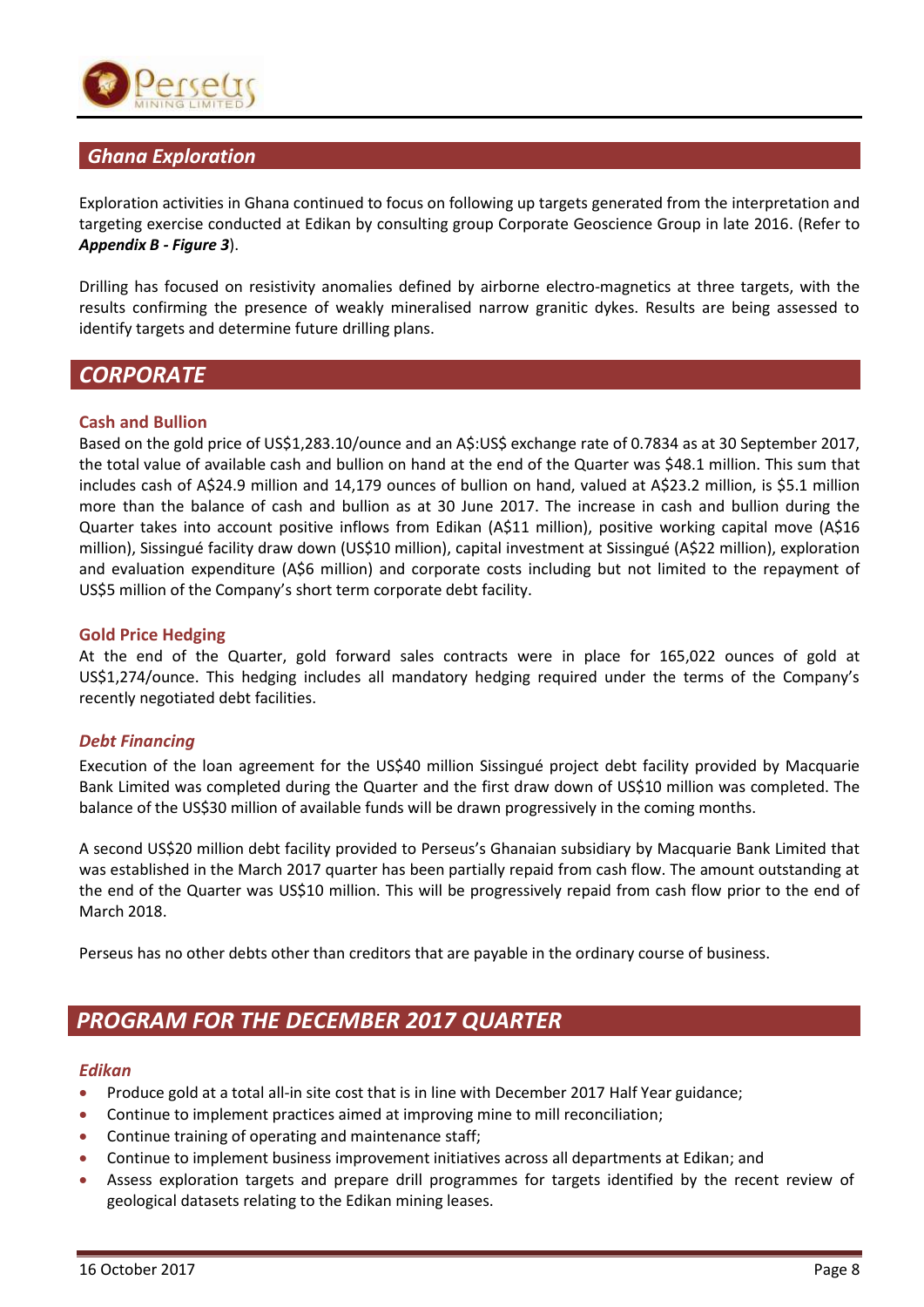

## *Sissingué*

- Continue construction of Sissingué in line with schedule and budget;
- **Begin commissioning of the plant front end;**
- Drawn down the balance of available funds under the project debt facility;
- Complete implementation of operational readiness plans in anticipation of first gold production in the March quarter of 2018;and
- Resume drilling at the Papara prospect with the aim of determining the potential for additional Mineral Resources which could be processed at the Sissingué processing facility.

## *Yaouré*

- Complete and publish a bankable DFS for Yaouré, including a JORC Compliant estimate of Mineral Resources and Ore Reserves along with a NI 43-101 compliant Technical Report on the Project;
- Plan and commence implementation of the next phase of Resource definition drilling adjacent to the proposed Yaouré and CMA pits;
- Plan a programme of early work to establish the project site in readiness for a decision to commence full scale construction;
- Prepare and file documentation required for an application for an Exploitation Permit to operate the Yaouré mine
- Commence discussions with various institutions regarding potential sources of debt funding to develop the Yaouré mine.

## *Jeff Quartermaine Managing Director and Chief Executive Officer 16 October 2017*

*To discuss any aspect of this announcement, please contact:*

| Managing Director: | Jeff Quartermaine at telephone +61 8 6144 1700 or email |
|--------------------|---------------------------------------------------------|
|                    | jeff.quartermaine@perseusmining.com;                    |
|                    |                                                         |

*Media Relations: Nathan Ryan at telephone +61 4 20 582 887 or email [nathan.ryan@nwrcommunications.com.au](mailto:nathan.ryan@nwrcommunications.com) (Melbourne)*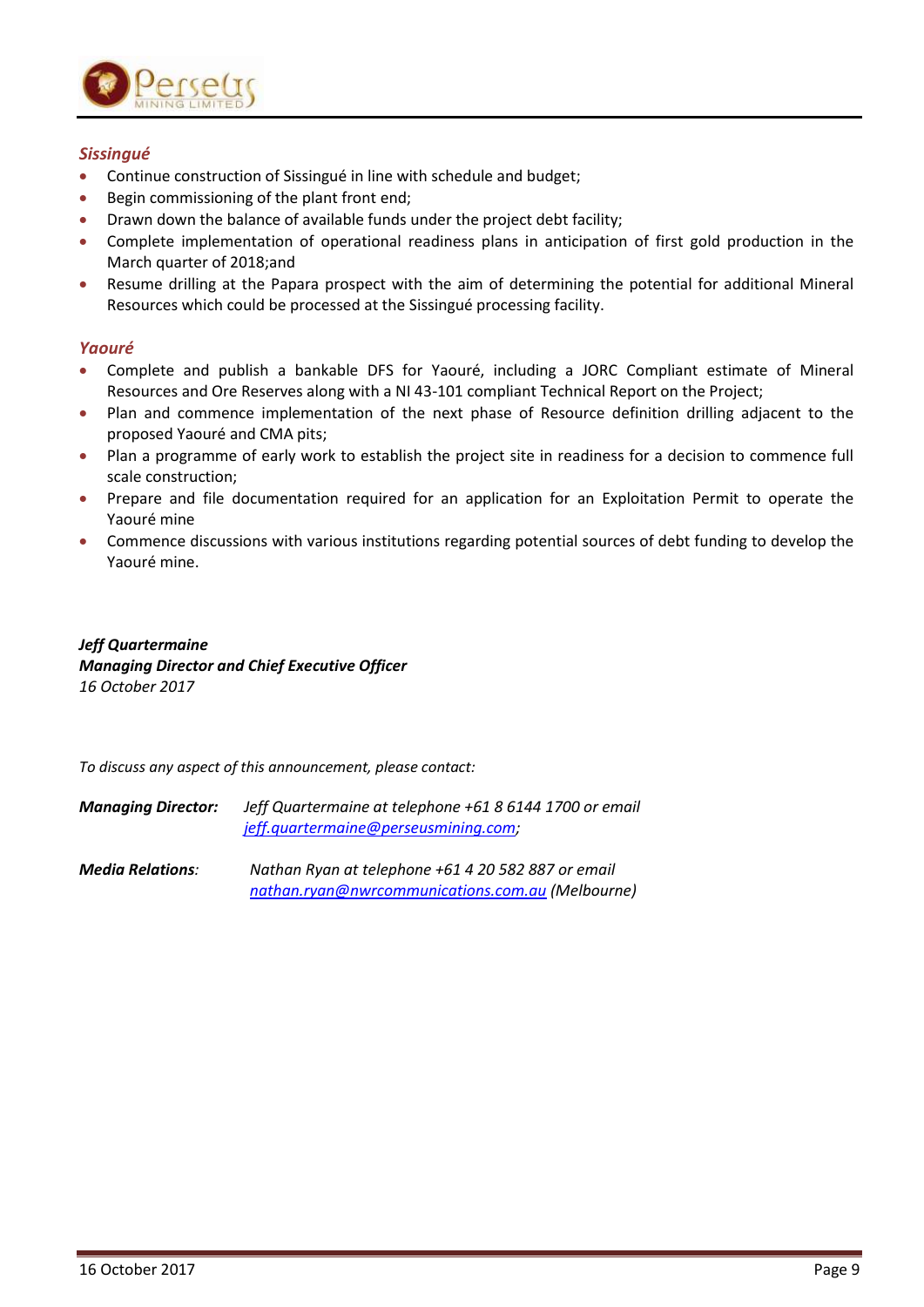

#### *Competent Person Statement:*

*All production targets for Edikan and Sissingué referred to in this report are underpinned by estimated Ore Reserves which have been prepared by competent persons in accordance with the requirements of the JORC Code.* 

*The information in this report in relation to Edikan Mineral Resource and Ore Reserve estimates was first reported by the Company in compliance with the JORC Code 2012 and NI43-101 in a market announcement released on 21 February 2017 and was updated for depletion in the Financial Statements released on 30 August 2017. The Company confirms that it is not aware of any new information or data that materially affect the information in that market release and that all material assumptions underpinning those estimates and the production targets, or the forecast financial information derived therefrom, continue to apply and have not materially changed. The Company further confirms that material assumptions underpinning the estimates of Ore Reserves described in "Technical Report — Central Ashanti Gold Project, Ghana" dated 30 May 2011 continue to apply.* 

*The information in this report that relates to Mineral Resources for Sissingué was first reported by the Company in compliance with the JORC Code 2012 and NI43-101 in a market announcement released on 15 December 2016. The information in this report that relates to Mineral Resources for Bélé was first reported by the Company in compliance with the JORC Code 2012 and NI43-101 in a market announcement released on 20 February 2017. The information in this report that relates to Ore Reserves for the Sissingué and Bélé was first reported by the Company in compliance with the JORC Code 2012 and NI43-101 in a market announcement released on 31 March 2017. The Company confirms that it is not aware of any new information or data that materially affect the information in that market release and that all material assumptions underpinning those estimates and the production targets, or the forecast financial information derived therefrom, continue to apply and have not materially changed. The Company further confirms that material assumptions underpinning the estimates of Ore Reserves described in "Technical Report — Sissingué Gold Project, Côte d'Ivoire" dated 29 May 2011 continue to apply.* 

*The information in this report and the attachments that relates to exploration drilling results at the Papara and Katara prospects was first reported by the Company in compliance with the JORC Code 2012 and NI43-101 in a market announcement released on 18 July 2017. The Company confirms that it is not aware of any new information or data that materially affect the information in that market release.*

#### *Caution Regarding Forward Looking Information:*

*This report contains forward-looking information which is based on the assumptions, estimates, analysis and opinions of management made in light of its experience and its perception of trends, current conditions and expected developments, as well as other factors that management of the Company believes to be relevant and reasonable in the circumstances at the date that such statements are made, but which may prove to be incorrect. Assumptions have been made by the Company regarding, among other things: the price of gold, continuing commercial production at the Edikan Gold Mine without any major disruption, development of a mine at Sissingué, the receipt of required governmental approvals, the accuracy of capital and operating cost estimates, the ability of the Company to operate in a safe, efficient and effective manner and the ability of the Company to obtain financing as and when required and on reasonable terms. Readers are cautioned that the foregoing list is not exhaustive of all factors and assumptions which may have been used by the Company. Although management believes that the assumptions made by the Company and the expectations represented by such information are reasonable, there can be no assurance that the forwardlooking information will prove to be accurate. Forward-looking information involves known and unknown risks, uncertainties, and other factors which may cause the actual results, performance or achievements of the Company to be materially different from any anticipated future results, performance or achievements expressed or implied by such forward-looking information. Such factors include, among others, the actual market price of gold, the actual results of current exploration, the actual results of future exploration, changes in project parameters as plans continue to be evaluated, as well as those factors disclosed in the Company's publicly filed documents. The Company believes that the assumptions and expectations reflected in the forward-looking information are reasonable. Assumptions have been made regarding, among other things, the Company's ability to carry on its exploration and development activities, the timely receipt of required approvals, the price of gold, the ability of the Company to operate in a safe, efficient and effective manner and the ability of the Company to obtain financing as and when required and on reasonable terms. Readers should not place undue reliance on forward-looking information. Perseus does not undertake to update any forward-looking information, except in accordance with applicable securities laws.*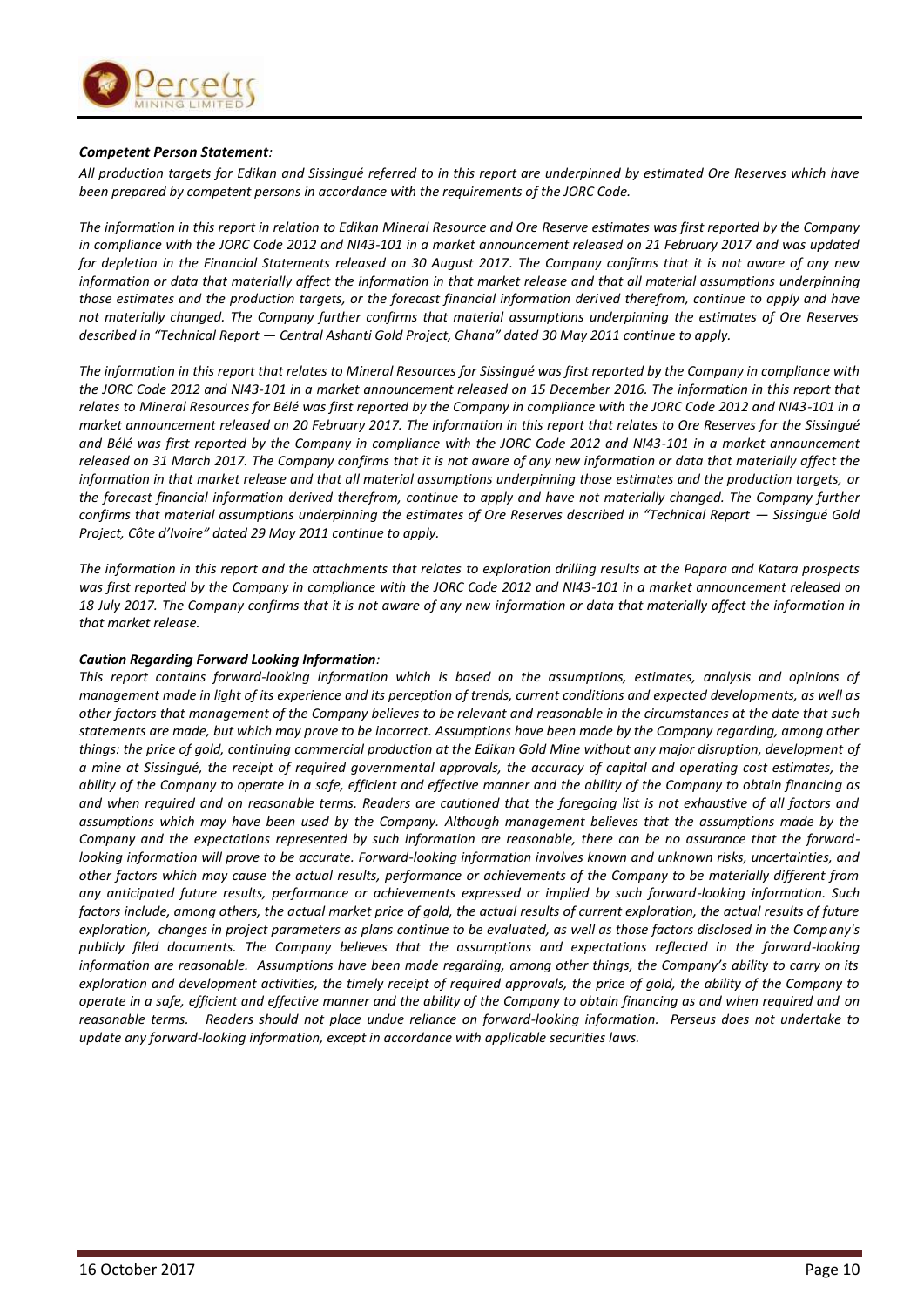

# *APPENDIX A – PHOTOS OF SISSINGUÉ SITE WORKS*

Tailings Dam containing approximately 210 Megalitres of water or 38% of requirements



Structural steel work for Power Station in place awaiting installation of gensets and control room.



Fuel Farm nearing completion

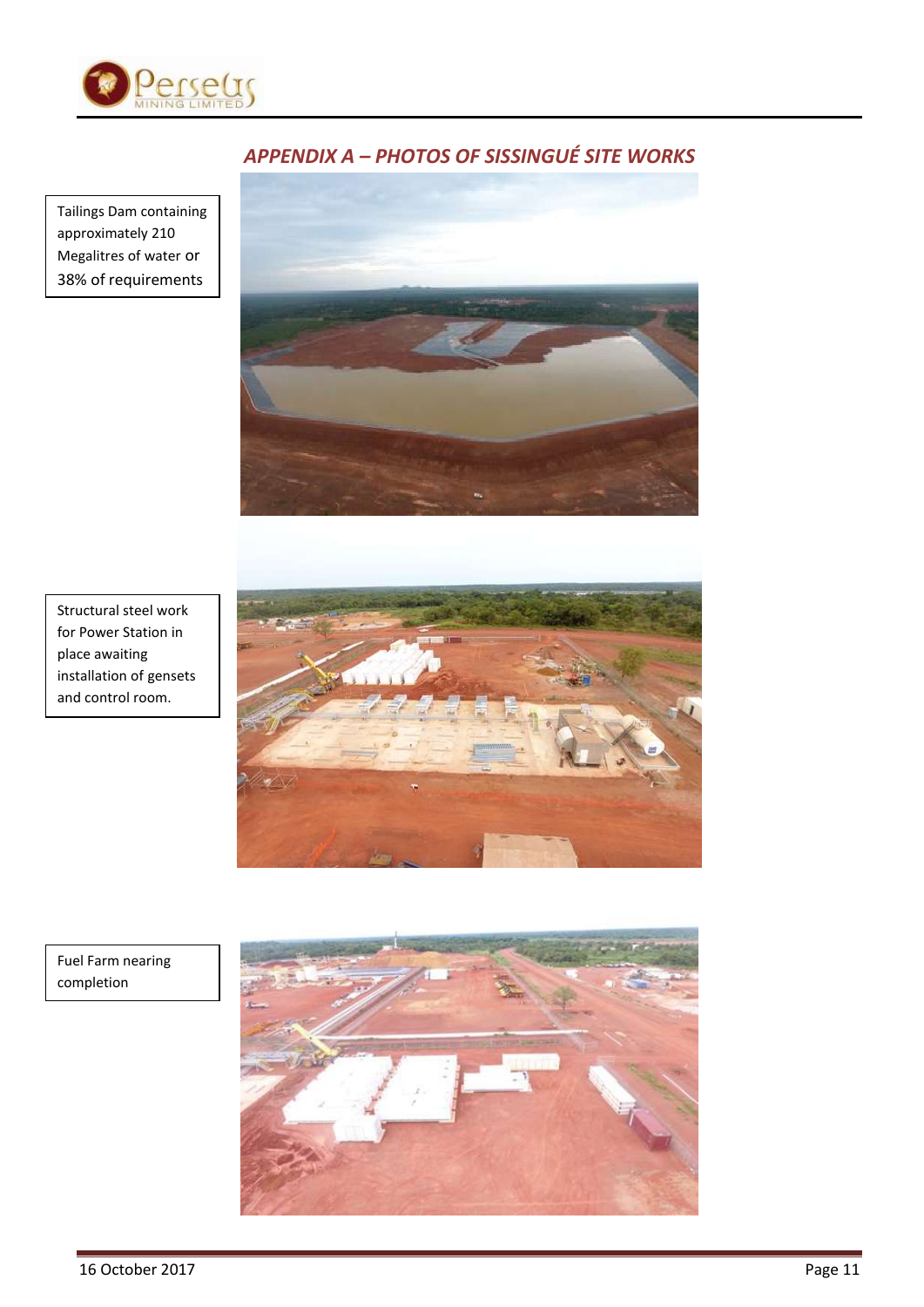





Erection of steel work and installation of plant for the grinding and CIL circuits is well advanced.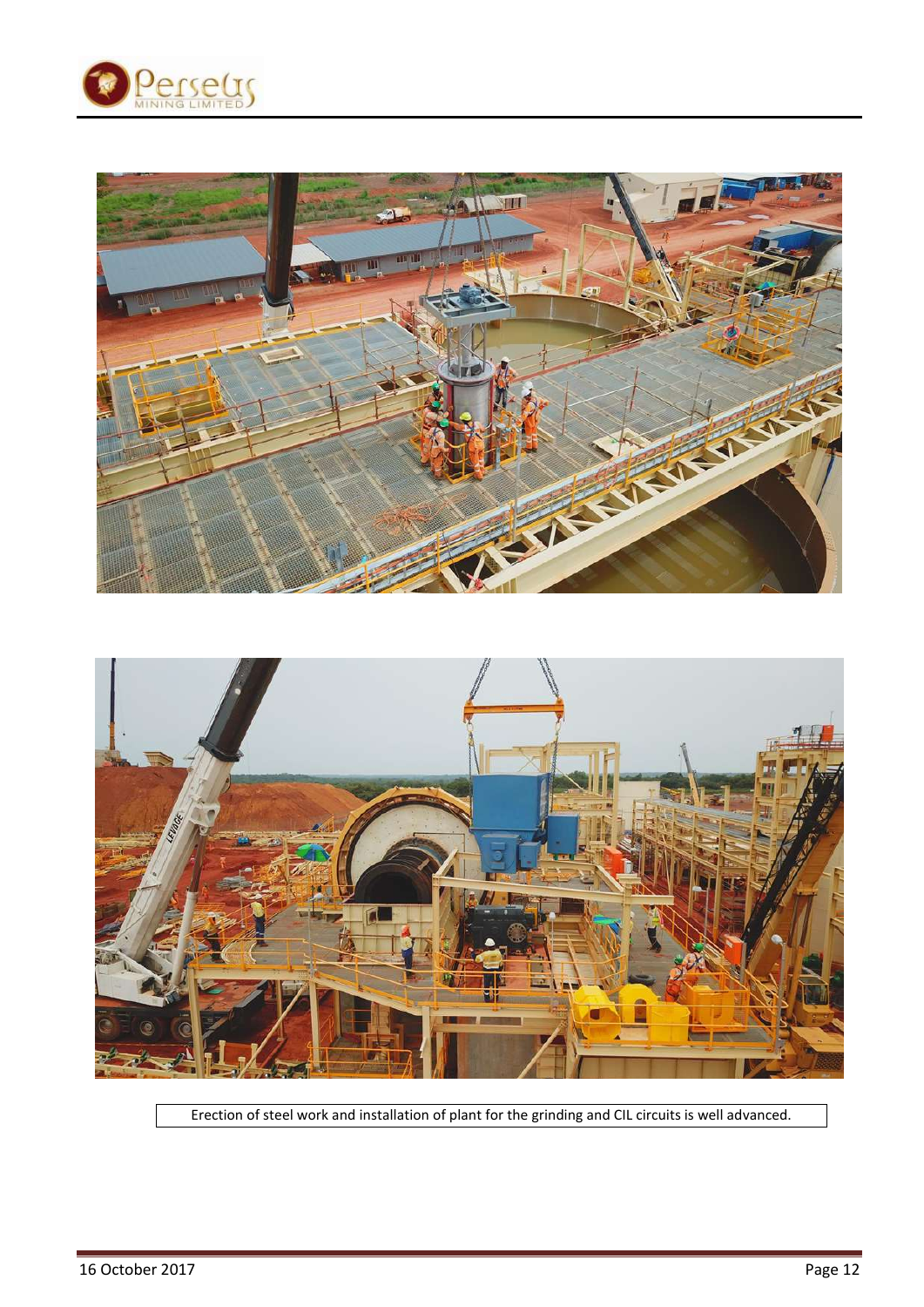

## *APPENDIX B – EXPLORATION PROJECTS*

### *Figure 1: Sissingué Gold Project and Mahalé Permits and Prospects*